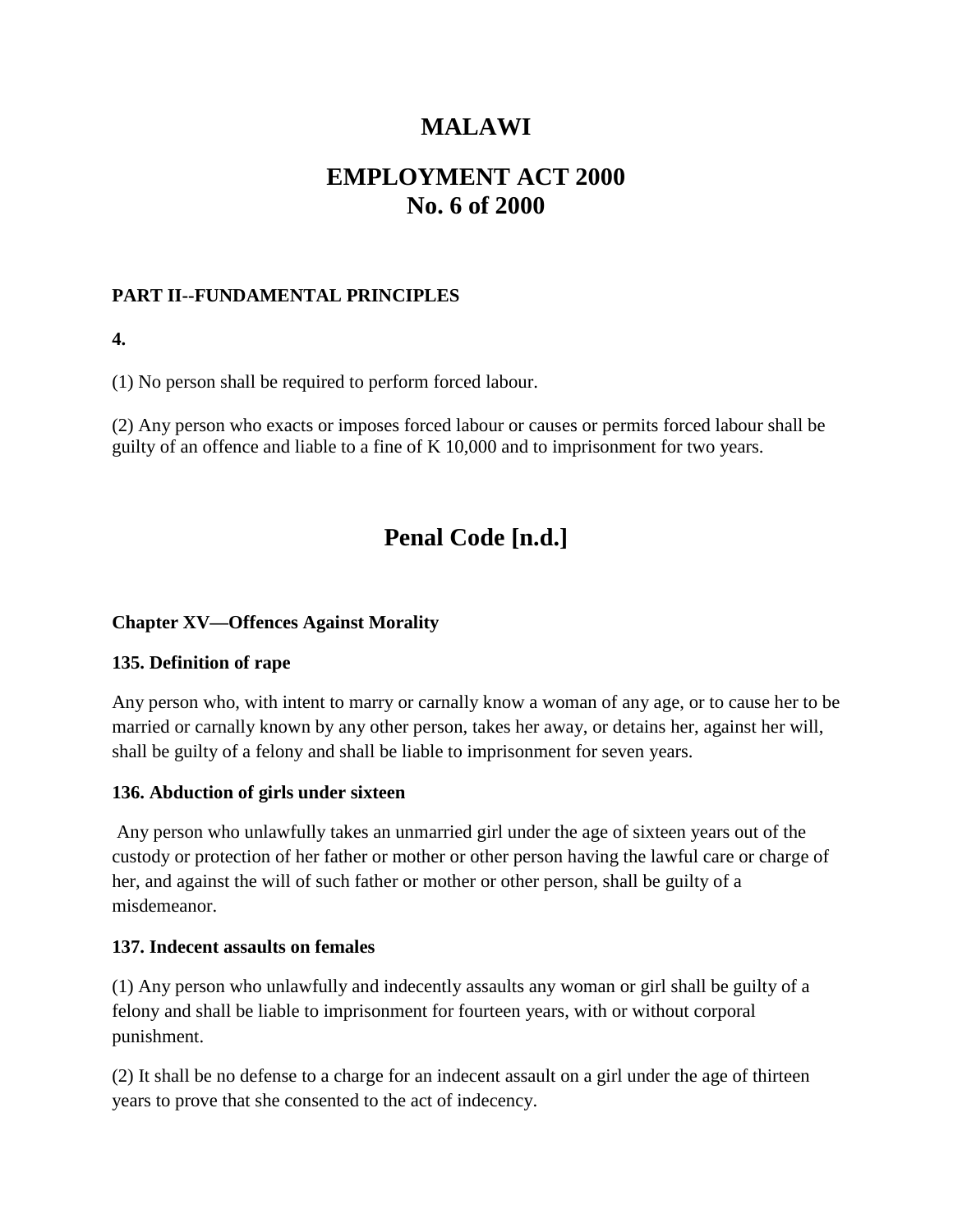(3) Whoever, intending to insult the modesty of any woman, utters any word, makes any sound or gesture or exhibits any object intending that such word or sound shall be heard, or that such gesture or object shall be seen , by such woman or intrudes upon the privacy of such woman, shall be guilty of a misdemeanor and shall be liable to imprisonment for one year.

### **138. Defilement of girls under thirteen years of age**

(1) Any person who unlawfully and carnally knows any girl under the age of thirteen years shall by guilty of a felony and shall be liable to imprisonment for life, with or without corporal punishment.

## **Attempt**

(2) Any person who attempts to have unlawful carnal knowledge of any girl under the age of thirteen years shall be guilty of felony and shall be liable to imprisonment for fourteen years, with or without corporal punishment.

Provided that it shall be a sufficient defense to any charge under this section if it shall be made to appear to the court, jury or assessors before whom the charge shall be brought that hte person so charged had reasonable cause to believe and did the fact believe that the girl was of or above the age of thirteen years.

## **139. Defilement of idiots of imbeciles**

Any person who, knowing a woman or girl to be an idiot or imbecile, has or attempts to have unlawful carnal knowledge of her under circumstances not amounting to rape, but which prove that the offender knew at the time of the commission of the offence that the woman or girl was an idiot or imbecile, shall be guilty of a felony and shall be liable to imprisonment for fourteen years, with or without corporal punishment.

### **140. Procuration**

Any person who—

(a) procures or attempts to procure any girl or woman under the age of twenty-one years to have unlawful carnal connexion, either in Malawi or elsewhere, with any other person or persons; or

(b) procures or attempts to procure any woman or girl to become, either in Malawi or elsewhere, a common prostitute; or

(c) procures or attempts to procure any woman or girl to leave Malawi with intent that she may become an inmate of or frequent a brother elsewhere; or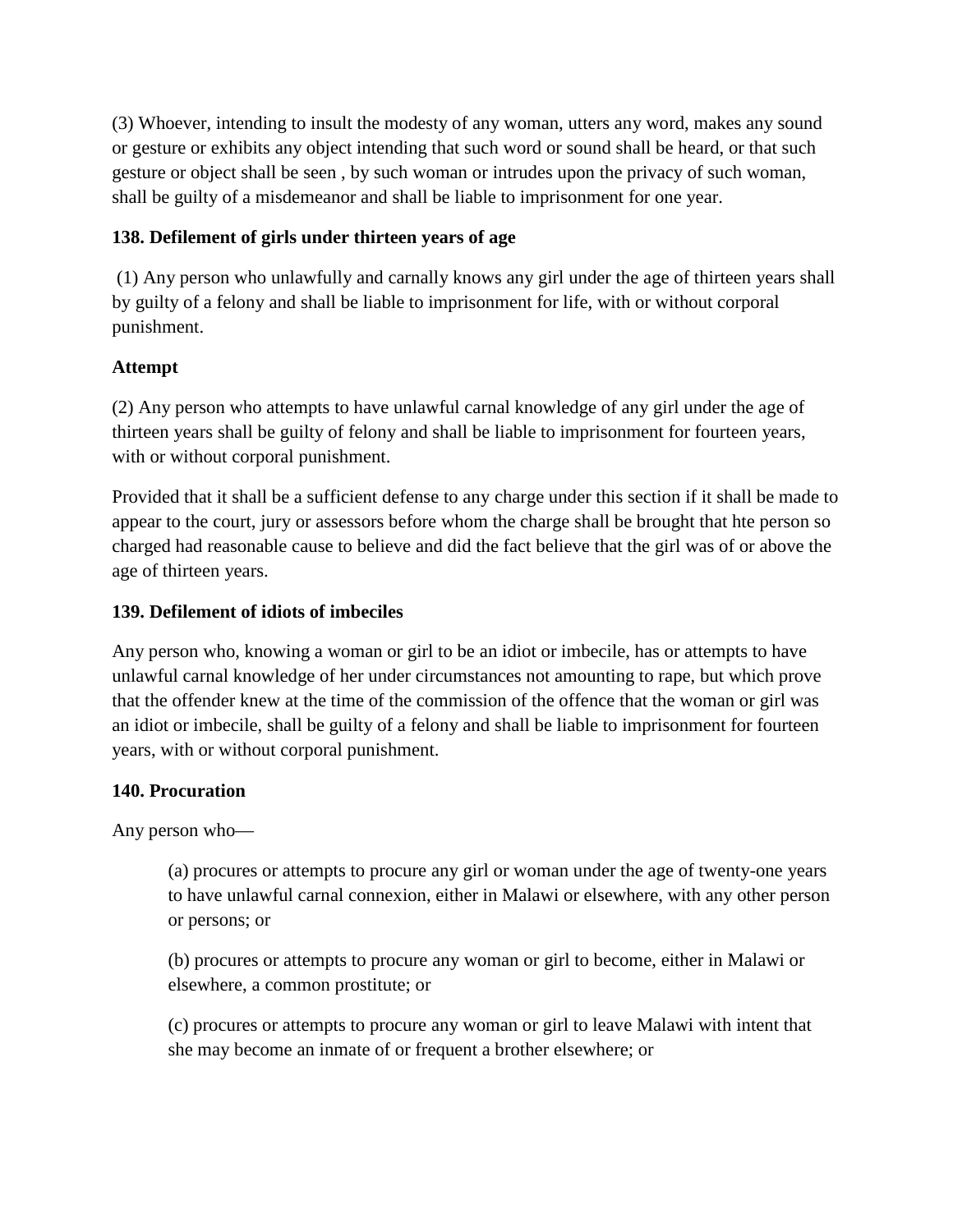(d) procures or attempts to procure any woman or girl to leave her usual place of abode in Malawi with intent that she may, for the purpose of prostitution, become an inmate or frequent a brothel either in the Republic or elsewhere,

shall be guilty of a misdemeanor and, if a male person, may, at the discretion of the court, and in addition to any term of imprisonment awarded in respect of the said offence shall be sentenced to corporal punishment:

Provided that no person shall be convicted of any offence under this section upon the evidence of one witness only, unless such witness be corroborated in some material particular by evidence implicating the accused.

## **142. House-holder, etc., permitting defilement of girl under thirteen years of age on his premises**

Any person who, being the owner or occupier of premises or having or acting or assisting in the management or control thereof, induces or knowingly suffers any girl under the age of thirteen years to resort to or be upon such premises for the purpose of being unlawfully and carnally known by any man, whether such carnal knowledge is intended to be with any particular man or generally, shall be guilty of a felony, and shall be liable to imprisonment for five years:

Provided that it shall be a sufficient defense to any charge under this section if it shall be made to appear to the court or jury before whom the charge shall be brought that the person so charged had reasonable cause to believe and did in fact believe that the girl was of or above the age of sixteen years.

### **143. Detention with intent or in brothel**

Any person who detains any woman or girl against her will—

(a) in or upon any premises with intent that she may be unlawfully and carnally known by any man, whether any particular man or generally; or

(b) in any brothel,

Shall be guilty of a misdemeanor

### **Constructive detention by withholding clothes**

When a woman or girl is in or upon any premises for the purpose of having any unlawful carnal connexion, or is in any brothel, a person shall be deemed to detain such woman or girl in or upon such premises or in such brothel, if, with intent to compel or induce her to remain in or upon such premises or in such brothel, such persons withholds from such woman or girl any wearing apparel or other property belong to her, or where wearing apparel has been lent or otherwise supplied to such woman or girl by or by the directions of such person, such person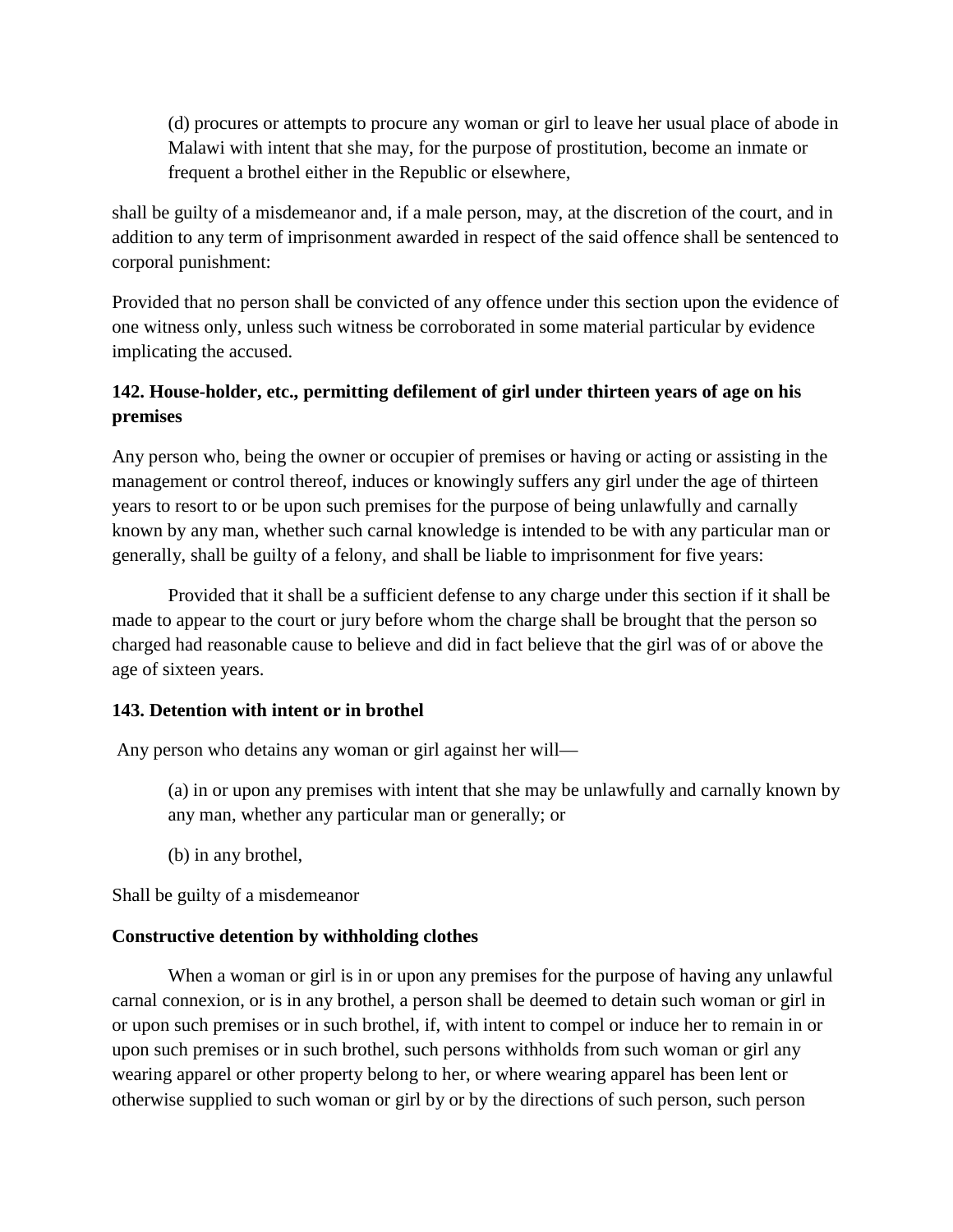threatens such woman or girl with legal proceedings if she takes away with her the wearing apparel so lent or supplied.

No legal proceedings, whether civil or criminal, shall be taken against any such woman or girl for taking away or being found in possession of any such wearing apparel as was necessary to enable her to leave such premises or brothel.

## **144. Power of search**

If it appears to any magistrate, on information made before him on oath by any parent, relative or guardian of any woman or girl or other person who, in the opinion of the magistrate, is acting *bona fide* in the interests of any woman or girl that there is reasonable cause to suspect that such woman or girl is unlawfully detained for immoral purposes by any person in any place within the jurisdiction of such magistrate, such magistrate may issue a warrant authorizing the person named therein to search for, and, when found, to take to and detain in a place of safety such woman or girl until she can be brought before a magistrate; and the magistrate before whom such woman or girl is brought may cause her to be delivered up to her parents or guardians, or otherwise dealt with as circumstances may permit and require.

A magistrate issuing such warrant may, by the same or any other warrant cause any person accused of so unlawfully detaining such woman or girl to be apprehended and brought before a magistrate and proceedings to be taken for punishing such person according to law.

A woman or girl shall be deemed to be unlawfully detained for immoral purposes if she is so detained for the purpose of being unlawfully and carnally known by any man, whether any particular man or generally; and—

- (a) Either is under the age of thirteen years; or
- (b) If she is of or over the age of thirteen years and under the age of eighteen years, is so detained against her will or against the will of her father or mother or of any person having the lawful care of charge of her; or
- (c) If she is of or over the age eighteen years and is so detained against her will.

Any person authorized by warrant under this section to search for any woman or girl so detained as aforesaid may enter (if need be by force) any house, building, or other place mentioned in the warrant and may remove such woman therefrom:

Provided always that every warrant issued under this section authorizing the search for any woman or girl in any house, building or other place occupied by a non-African shall be addressed to and executed by a Police Officer of or above the rank of Inspector.

## **145. Male person living on earnings of prostitution or persistently soliciting**

(1) Every male person who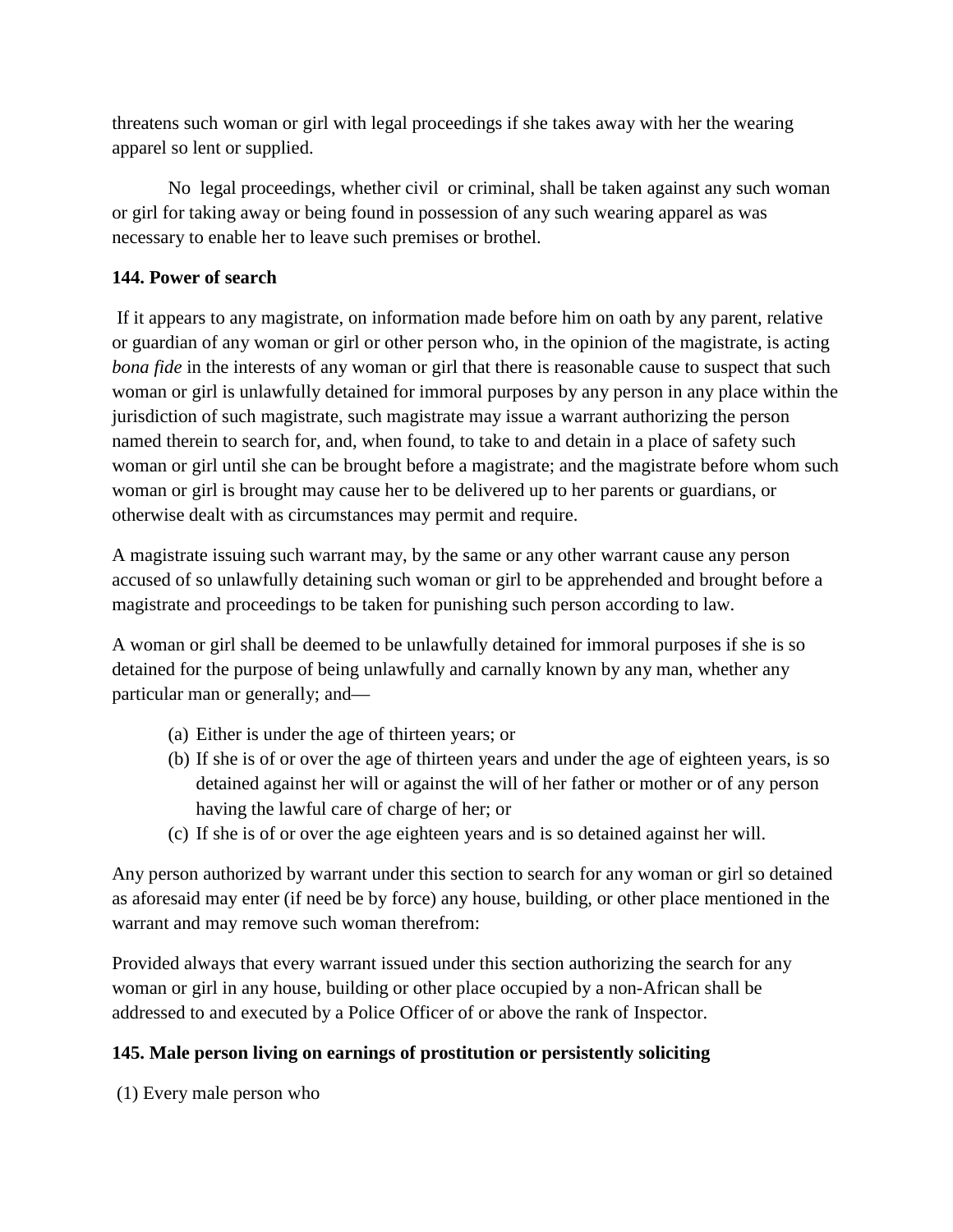- (a) knowingly lives wholly or in part on the earnings of prostitution; or
- (b) in any public place persistently solicits of importunes for immoral purposes,

Shall be guilty of a misdemeanor. In the case of a second or subsequent conviction under this section the court may, in addition to any term of imprisonment awarded, sentence the offender to corporal punishment.

(2) If it is made to appear to a magistrate by information on oath that there is reason to suspect that there is reason to suspect that any house of any part of a house is used by a woman or girl for purposes of prostitution, and that any person residing in or frequenting the house is living wholly or in part on the earnings of the prostitute, the magistrate may issue a warrant authorizing any police officer to enter and search the house and to arrest that person.

(3) Where a male person is proved to live with or to be habitually in the company of a prostitute or is proved to have exercised control, direction or influence over the movements of a prostitute in such a manner as to show that he is aiding, abetting or compelling her prostitution with any other person or generally, he shall unless he shall satisfy the court ot the contrary be deemed to be knowingly living on the earnings of prostitution.

## **146. Woman aiding, etc., for gain prostitution of another woman**

Every woman who knowingly lives wholly or in part of the earning so prostitution, or who is proved to have, for the purpose of gain, exercised control, direction or influence over the movements of a prostitute in such a manner as to show that she is aiding, abetting or compelling her prostitution with any person, or generally, shall be guilty of a misdemeanor.

### **147. Brothels**

Any person who keeps a house, room, set of rooms, or place of any kind whatsoever for purposes of prostitution shall be guilty of a misdemeanor..

## **Chapter XXC—Offences Against Liberty**

## **257. Definition of kidnapping from the Republic**

Any person who conveys any person beyond the limits of the Republic without the consent of that person, or of some person legally authorized to consent on behalf of that person, is said to kidnap that person from Malawi.

### **258. Definition of kidnapping from lawful guardianship**

Any person who takes or entices any minor under fourteen years of age if a male, or under sixteen years of age if a female, or any person of unsound mind, out of the keeping of the lawful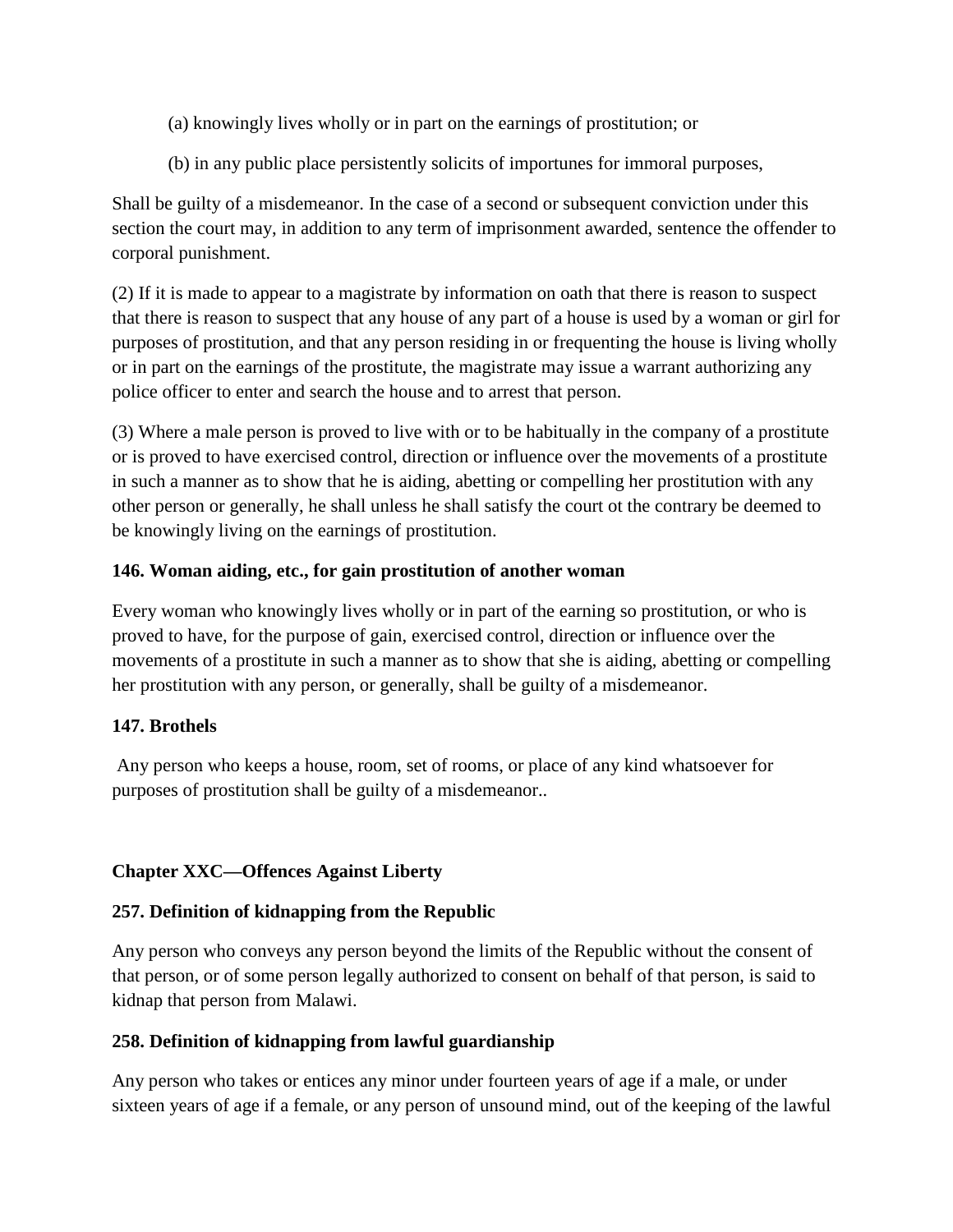guardian of such minor or person of unsound mind, without the consent of such guardian, is said to kidnap such minor or person from lawful guardianship.

## **259. Definition of abduction**

Any person who by force compels, or by any deceitful means induces, any person to go from any place, is said to abduct that person.

## **260. Punishment for kidnapping**

Any person who kidnaps any person from Malawi or from lawful guardianship, shall be guilty of a felony, and shall be liable to imprisonment for seven years.

## **261. Kidnapping or abducting in order to murder**

Any person who kidnaps or abducts any person in order that such person may be murdered, or may be so disposed of as to be put in danger of being murdered, shall be guilty of a felony and shall be liable to imprisonment for ten years.

## **262. Kidnapping or abducting with intent to confine person**

Any person who kidnaps or abducts any persons with intent to cause that person to be secretly and wrongfully confined, shall be guilty of a felony, and shall be liable to imprisonment for seven years.

### **263. Kidnapping or abducting in order to subject person to grievous harm, slavery, etc.**

Any person who kidnaps of abducts any person in order that such person may be subjected, or may be so disposed of as to be put in danger of being subjected, to grievous harm, or slavery, or to the unnatural lust of any person, or knowing it to be likely that such person will be so subjected or disposed of shall be guilty of a felony and shall be liable to imprisonment for ten years.

## **264. Wrongfully concealing or keeping in confinement kidnapped or abducted person**

Any person who, knowing that any person has been kidnapped or has been abducted, wrongfully conceals or confines such person, shall be guilty of a felony and shall be punished in the same manner as if he and kidnapped or abducted such person with the same intention or knowledge, or for the same purpose as that with or for which he conceals or detains such person in confinement.

## **265. Kidnapping or abducting child under fourteen years with intent to steal from its person**

Any person who kidnaps or abducts any child under the age of fourteen years with the intention of taking dishonestly any movable property from the person of such child, shall be guilty of a felony and shall be liable to imprisonment for seven years.